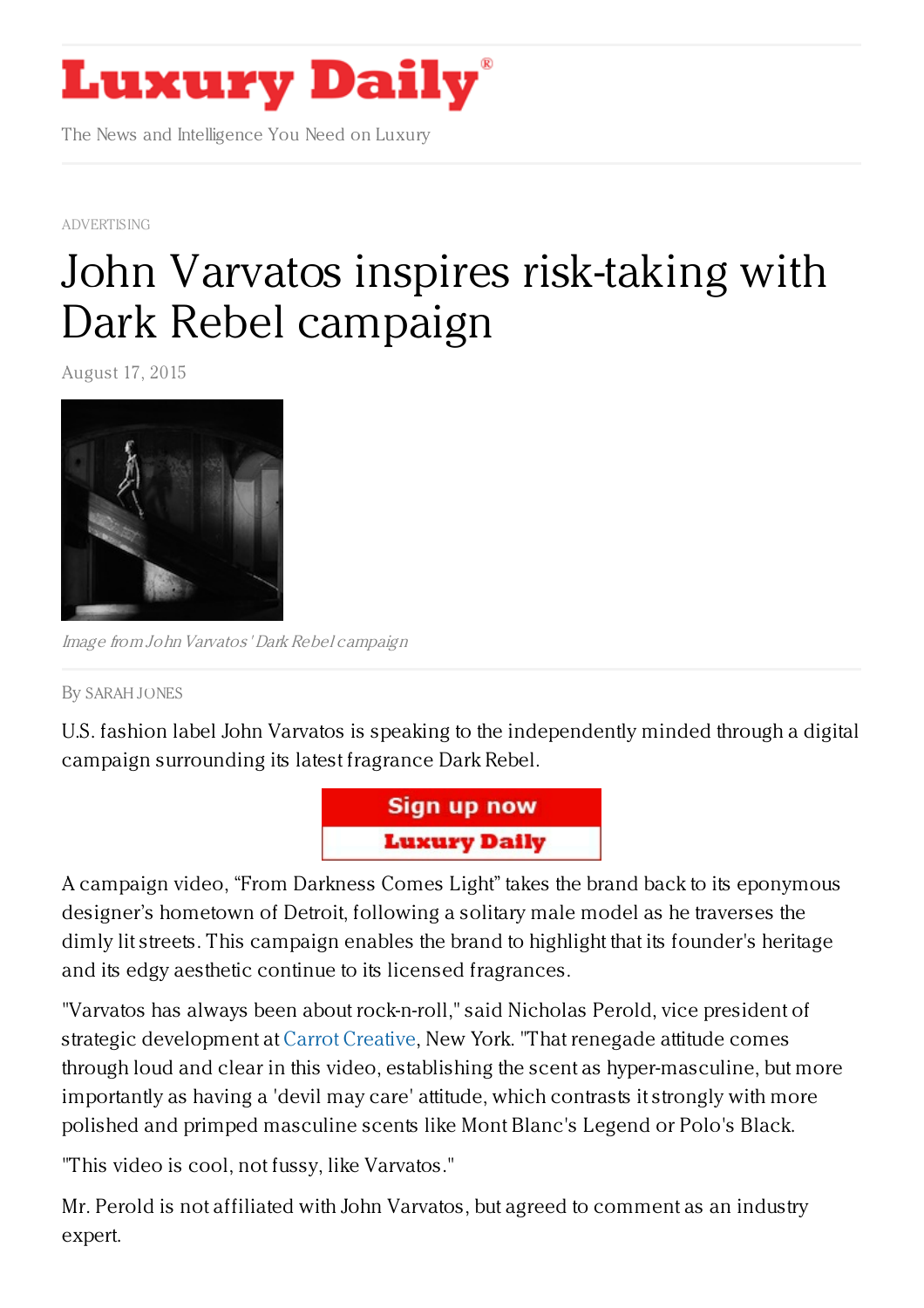John [Varvatos](http://johnvarvatos.com) fragrance collection, a licensee of Elizabeth Arden, was unable to comment directly before press deadline.

## Homecoming

Dark Rebel was conceptualized by Mr. Varvatos and Rodrigo Flores-Rous, Givaudan senior perfumer, who have had a long-running collaboration. Lending the woodsy fragrance a rebellious edge are notes of Jamaican rum, black leather and an accord of exotic dragon skull flower.

In a brand statement, Mr. Varvatos explained, "Dark Rebel is the bad boy of our fragrance collection, and it's the perfect compliment for the inner darkness within each of us. Its DNA exudes a timeless style and fearless attitude.

"The rich, masculine scent is alluring in its deviation; tough, rebellious, and unlike any fragrance you've experienced before. I like to think of Dark Rebel as the perfect rock song; it pulls you in with what you know, and then takes you to a whole new level."



John Varvatos' Dark Rebel

John Varvatos began teasing the fragrance effort Aug. 8 with a short eight-second video, giving consumers a tiny taste of the completed campaign film with clips of the protagonist cruising the streets of Detroit. This is accompanied by the text, "For those who forge their own path & walk to their own beat... are you a #DarkRebel?"

A second post on Aug. 13 shows the same model ascending a staircase, with the text "Even the greatest works of art were built one step at a time…"

The 30-second film, shared on YouTube and social media, begins by flashing an image of the Spirit of Detroit Statue to a mellow guitar soundtrack. A single figure walks in front of a graffiti tag of the city name, leaving no question of setting.

An aerial view of the city is shown in time lapse while it falls into night, as a gravely voice begins to narrate, explaining, "Darkness doesn't hide, it reveals." Accompanying imagery shows the same model cruising past a brightly lit marquee in an open convertible.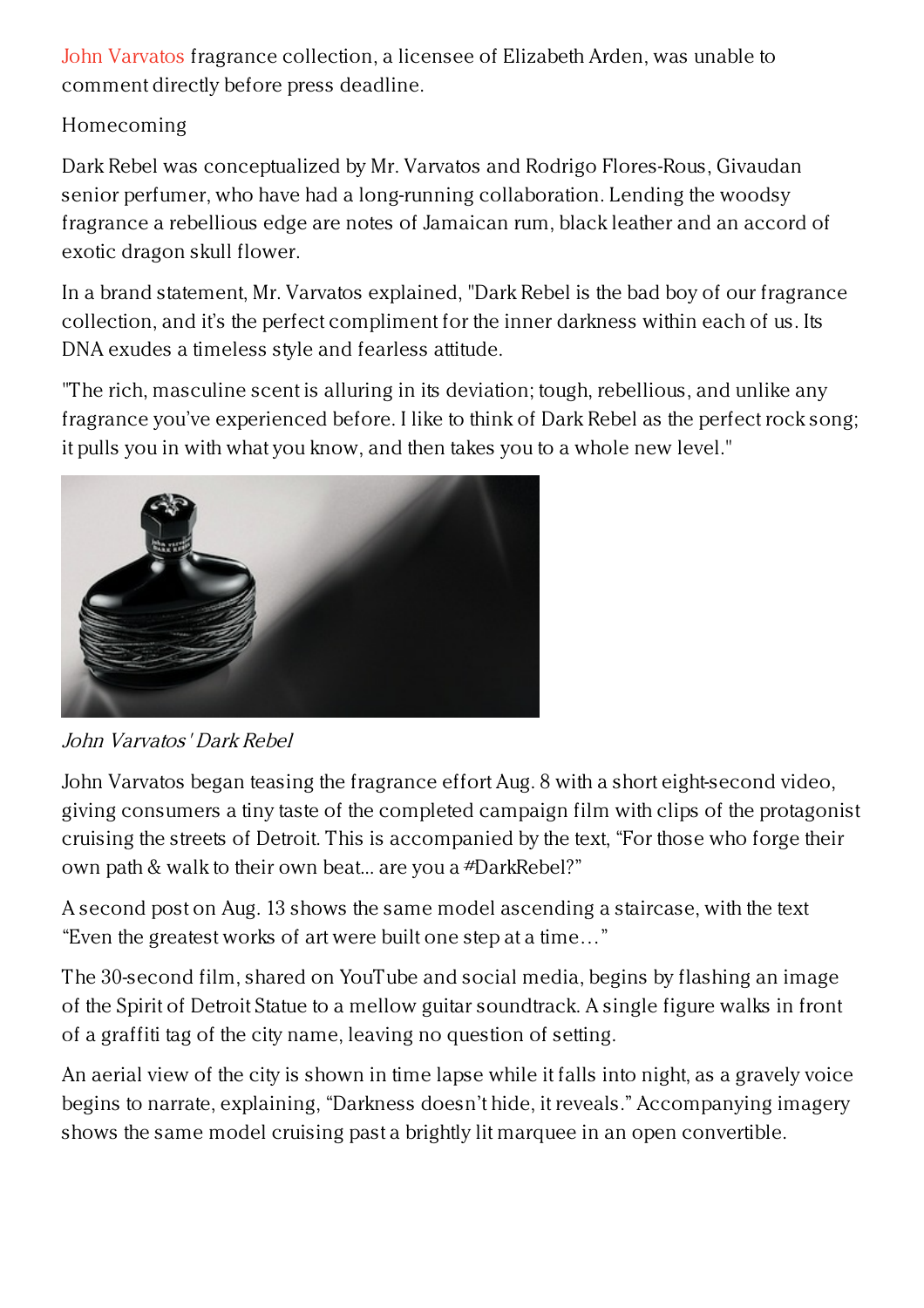

Still from John Varvatos' Dark Rebel

The voiceover continues, saying, "It leads us through the unknown, and awakens our senses," as the model navigates through a bar.

In continued black-and-white footage, the model stops as an above ground subway speeds above him, as the voiceover muses, "From darkness comes truth, fearlessness, glory." The model ends at the top of a staircase, looking directly at the camera as the voice offers his final idea, "From darkness comes light."

Embedded Video: <https://www.youtube.com/embed/BUJgaTqP2cI>

## John Varvatos Dark Rebel Fragrance

A behind-the-scenes video shows Mr. Varvatos talking about why he chose to go back to his roots in Detroit and how the fragrance was inspired by the city. The director and model also lend their two cents.

"If targeted correctly, especially on Facebook, I think it could drive consideration, especially if their targeting is built around music interests and more renegade brands," Mr. Perold said.

## Rebel with a cause

John Varvatos recently opened the brand's first Midwest boutique in the heart of the eponymous founder's hometown of Detroit.

Inaugurated in spring 2015, the boutique is located in the Michigan city's downtown district. Mr. Varvatos selected Detroit for its first Midwest boutique to take an active role in the city's ongoing resurgence (see [story](https://www.luxurydaily.com/john-varvatos-returns-to-cultural-roots-with-detroit-boutique/)).

John Varvatos' campaigns tend to focus on the brand's rock-and-roll sensibilities.

The brand released a video for the fall/winter 2014 collection that corresponds with a broader social effort to raise money for the Ringo Starr Peace & Love Fund.

The social video features Ringo Starr with several other celebrities playing drums, and a microsite explains his foundation along with the photo campaign featuring the hashtag #PeaceRocks. The combination of Ringo, his foundation and the hashtag